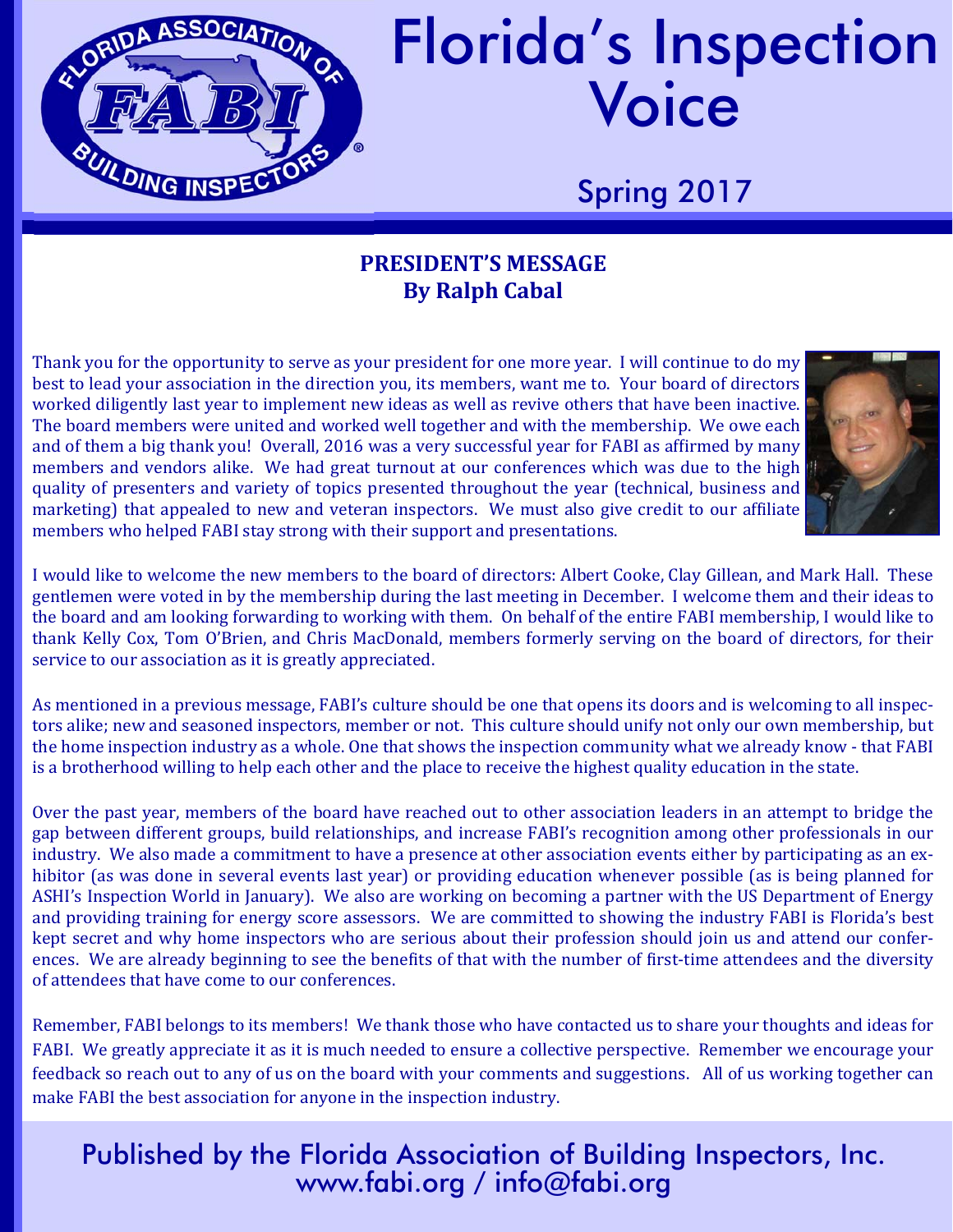Florida's Inspection Voice Published by the Florida Association of Building Inspectors, Inc. Post Office Box 149202 · Orlando, Florida 32814 1-800-544-3224 407-897-5422 www.fabi.org · info@fabi.org

2017 BOARD OF DIRECTORS

PRESIDENT

Ralph Cabal 305-256-7369 ralph@cabalinspections.com

**SECRETARY** Manny Gonzalez 305-252-1166 manny985@hotmail.com

TREASURER Jean Anne Baker 772-263-0729 info@homespecsolutions.com IMMEDIATE PAST PRESIDENT Robert Dees 772-219-3850

VICE PRESIDENT Ray Biron 239-304-2828 proview@me.com

robert@smartstartinspections.com

#### DIRECTORS

Albert Cooke 813-380-1355 completehomeinspectionservices@gmail.com

Jeff Clair 407-891-9828 jclair@chiefinspections.com

Clay Gillean 904-268-3235 chg1100@bellsouth.net

Mark Hall 305-451-0740

info@homeproflkeys.com

John Vetter 772-480-0358 john@verohomeinspector.com

Kelly Gibson 727-588-9800 babi1533@aol.com

FABI MANAGEMENT TEAM

Executive Director: Wanda Classe Administrator: Sunni Simmons

Floridas Inspection Voice is published quarterly by the Florida Association of Building Inspectors, Inc. and is sent to individuals involved or interested in becoming involved in the inspection industry.

For information on advertising, contact the FABI Office at 407-897-5422 or info@fabi.org.

Your comments and articles are always welcome.

Byline articles and columns reflect the opinions of the writers and do not necessarily reflect FABI policies or sentiments. While precautions are taken to ensure the authenticity and accuracy of information presented, FABI and its board of directors assume no liability for statements printed herein.

Inclusion of advertisements within this publication does not imply endorsement by FABI. FABI assumes no liability for the content and representations made in these advertisements



 Established 1984 Quality Commitment to the Home Buyer/Seller in Florida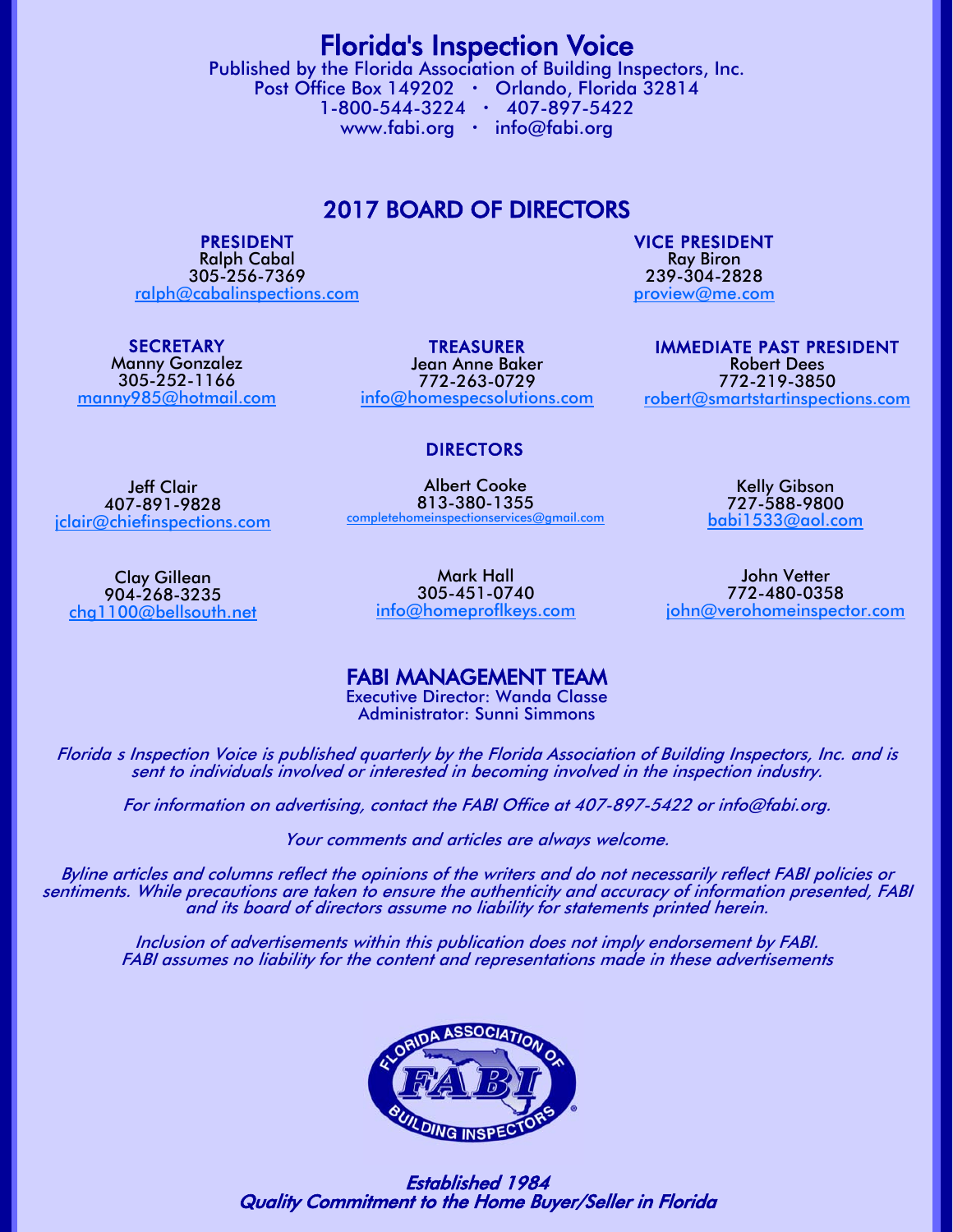## You inspect homes... Let us inspect your coverage first

**Insuring Home Inspectors Since 1992** 

### **E&O AND GENERAL LIABILITY POLICY**

- **Errors & Omissions and General Liability** (each within it's own limits)
- Residential and Unlimited Commercial Inspectors
- Water and Septic Testing

Allen Insurance

rou

 $\overline{g}$ 

 $\mathsf{D}$ 

• Pool & Spa Inspections

- · Real Estate Agent Referral Coverage
- Termite Inspections
- Carbon Monoxide (poisoning from)
- EIFS Inspections
- Prior Acts

#### Even more coverages included at no additional costs:

- Mold Testing
- Energy Audits
- Infrared Inspections
- Occupancy/Insurance Inspections
- . Indoor Air Quality
- Radon Testing
- Asbestos Testing
- 203K Counsulting

#### **Another Benefit:**

Complimentary enrollment in the RWS "O" Deductible Program

#### **The Best Claims Management:**

Mike Casey with Michael Casey Associates performs our claims analysis and expert work Our policy requires your consent to settle a claim

Financing Available . Credit Cards Welcome To Learn More: Contact bob@allenins.com or Bob Pearson at (800) 474-4472, Ext. 201 www.allenins.com



You need an<br>endent insurance ager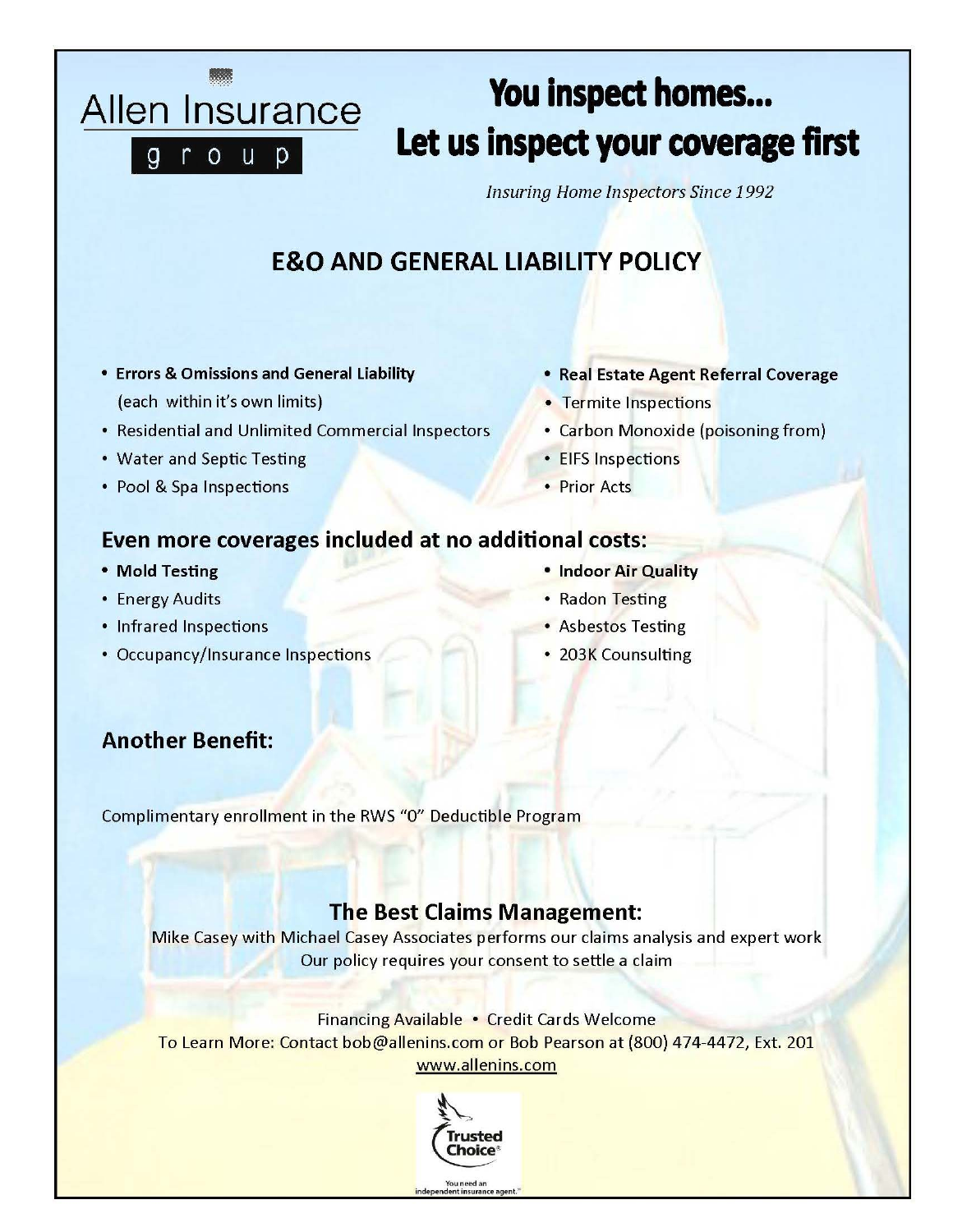#### **We welcome the following inspectors who joined (or moved up to RPI status) in December, January, and February:**

#### **REGISTERED PROFESSIONAL INSPECTORS:**

Jorge Canellas - JVC Home Inspection, LLC in Orlando Erick Lacayo - FieldPro Inspection Services in Pembroke Pines Vianca Marcano - Dek Inspections, Inc. in Pompano Beach Mike Osorio - FiledPro Inspection Services in Miramar Eric Schepp - Coastline Inspection Services, Inc. in Melbourne Brad Walls - Premium Building Inspections in Boca Raton Tony Wilhoite - Dek Inspections, Inc. in Pompano Beach

#### **ASSOCIATE INSPECTORS:**

John Bunce - Premier Home Inspections in Stuart Alberto Carril - Gatehouse Home Inspection in Kissimmee Victor Conlin - Heart Home Inspections in Kissimmee Dennis Flanagan - Integrity Home Services in Inverness Morty Gadasi - Saavy Home Inspection LLC in Tamarac Todd Hastings - New Dawn Home Inspections in St. Cloud Jack Machise - Adventist Care Centers in Maitland Ivan Wong - Professional Home Inspections in Coconut Creek

#### **AFFILIATES:**

Guardian Financial: Ben Tolman / 208-854-7711 / www.smallbizguardian.com Wind Mitigation Retrofit Solutions: Jackie Markovitch / 561-414-7998 / www.windmitsolutions.com

#### MINUTES FOR YOUR REVIEW

We welcome you review the minutes from the December Board Meeting, the December Annual Membership Meeting, as well as the <u>January Conference Call</u>. Please note that these minutes are a draft version until approved at the March Board Meeting. This is a great way to keep up on what is happening within the organization. We invite you to get involved with YOUR association and attend the next board meeting on Friday, March 17 at 5 p.m. at the DoubleTree by Hilton Orlando at SeaWorld.

#### KEEP YOUR INFORMATION UP-TO-DATE

Have you checked out your profile on the FABI website lately? Do we have the most up-to-date information on you? This is the information provided to potential clients when they search for an inspector on the website or call into the FABI phone number for a referral. Your information on the website can be easily updated by you just by logging into the member's only area. If you do not know your password, please send an email to info@fabi.org and we will reset it for you.

You should also let the FABI office know when you add or change the services you offer. Many potential clients request specific services when calling in and we want to make sure we are giving out accurate information.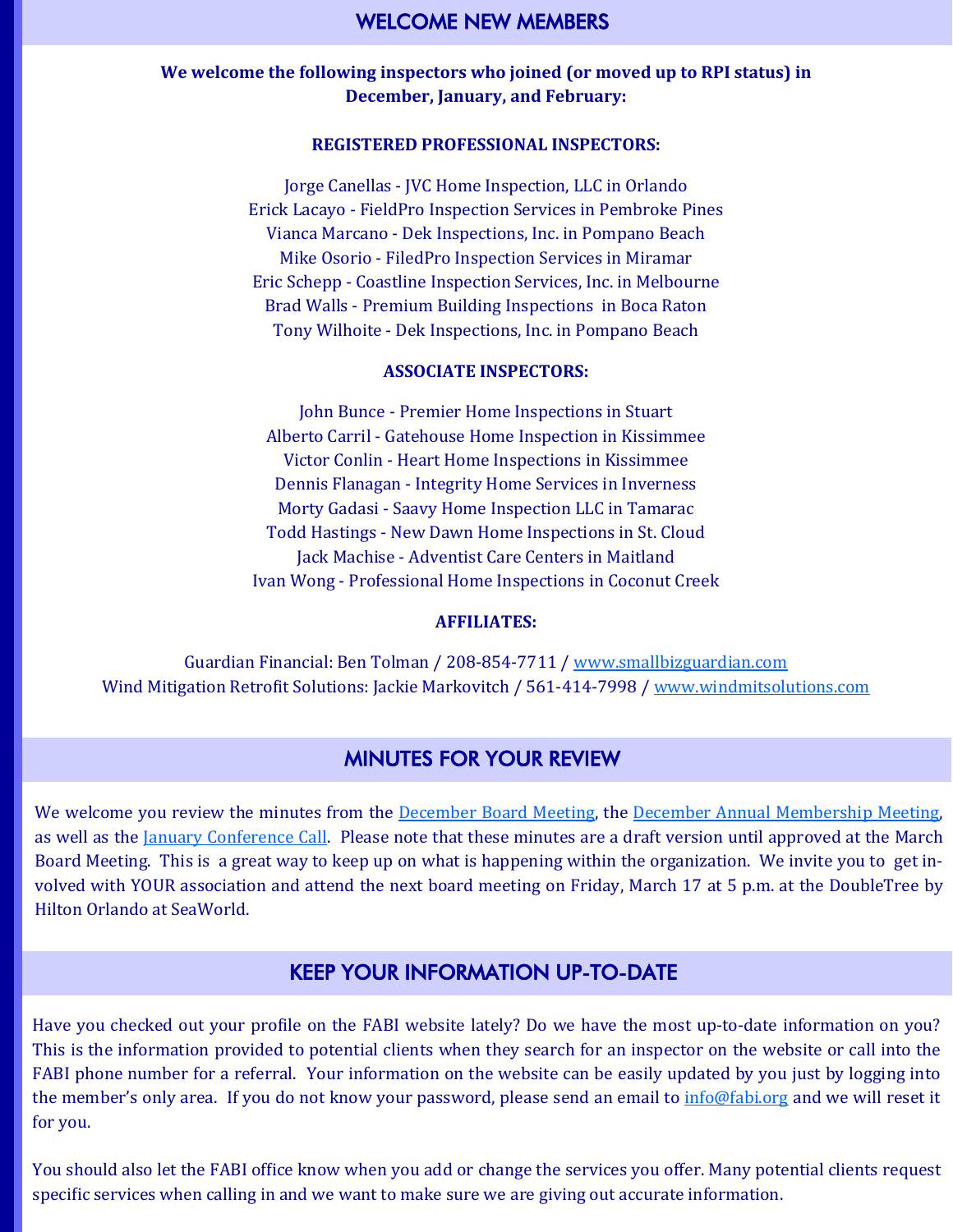#### INFRARED - A PROFITABLE ADD-ON SERVICE FOR HOME INSPECTORS By Christopher Casey, President of Monroe Infrared

Infrared cameras have been used by savvy home inspectors for many years to differentiate from competitors, provide a better inspection overall and earn more revenue per customer. Yet we still hear hesitation from home inspectors to add Infrared to their business services offered. Let's take a quick look at 3 misconceptions we at Monroe Infrared address with home inspectors every week.

#### **First ‐ Infrared Cameras are too expensive**

Not true! A good IR camera for home inspection applications can be purchased for \$2500, a better IR camera for \$4000 and an outstanding IR camera is now under \$9000, with many models falling between and around these price points. Do your homework. Talk with infrared professionals knowledgeable on your industry's applications who can explain which IR cameras will meet your performance expectations. We recommend home inspectors consider IR cameras that offer at least 19,000 pixels of image resolution and a thermal sensitivity of  $0.07^{\circ}$ C or better. Lower cost and lower resolution IR cameras exist and we have found that the potential issues "missed" by a less sensitive tool makes them less than ideal for home inspector applications. For a better camera and two-day hands-on training your investment will be between \$4000 to \$6000 depending upon your budget and initial commitment. Your IR investment payback when properly employed will be much shorter than you. And if you're profitable (which hopefully all of your are) the investment in an IR camera reduces your company income tax expense by roughly 1/3 the cost of infrared. So your \$4000 investment after the tax savings actually cost you about \$2700! (See below for more about initial ROI)

#### **Second ‐ I don't have time to learn how to use IR**

"Are you kidding me?!" Actually we don't say that but it's how I feel when someone says they don't have time to learn how to use their Infrared camera the right way. Every person reading this article has attended formalized training to increase their skills and competency to be better at being a home inspector or other profession. You made the decision, spent the money and committed the time to improve upon your most important company asset - YOU. Infrared is a technology that is not going away for home inspectors. You all will be using infrared in some fashion within the next several years is our forecast, probably in the next 3-4 years. When you get started we recommend a minimum of a 2-day attending, hands-on infrared course focused on applications specific to home inspectors. You can or may also want to then attend the next step infrared training which is the Level I Thermography Certification. This is a 4-day class that provides the widest recognized national certification (ANST training standard). "An investment in knowledge pays the best interest" (Benjamin Franklin).

#### **Third ‐ Customers won't buy/aren't asking for Infrared service**

Customers ARE paying for IR service today and your competitors who know how to sell infrared are reaping big profits. We've shared with home inspectors that selling infrared as a value-added service provides customers a greater level of certainty that issues not found by the naked eye might be proactively identified during the home inspection (which saves everyone involved time, money and headaches). Every inspector reading this should agree customers are asking more often about IR and that without being able to offer infrared you've lost business to a competitor. We hear from home inspectors who've attended IR class and followed the steps we recommend to practice, script and market the value of infrared to customers. Many see ROI's of 200% or more in the first year. In other words the \$4000 investment in an IR camera and training increased revenue by \$8,000 or more during the first full year without adding more inspections or additional staff. Lastly, customers will gladly pay for what they perceive to be valuable to them, described and demonstrated by an inspector who is professional, experienced and confident in what they say. People like to buy from someone they feel they can trust. You embody this confidence today when describing a home inspection because you KNOW the what and how. Become just as confident when describing the value of infrared and you'll never go back to doing an inspection without one!

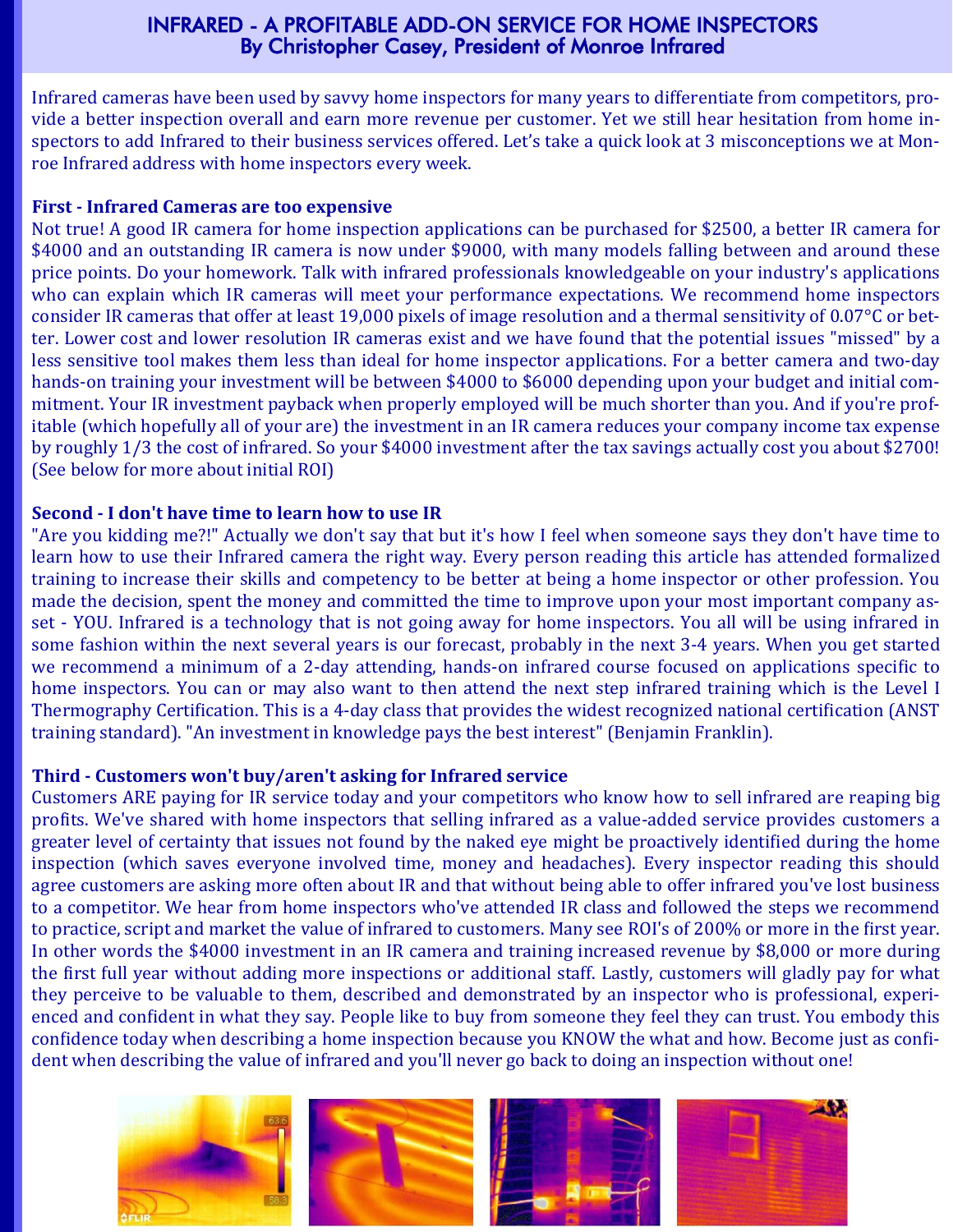#### FABI 2017 SPRING CONFERENCE MARCH 18 & 19 DOUBLETREE BY HILTON ORLANDO AT SEAWORLD **ORLANDO**

The 2017 FABI Spring Conference will be held March 18 & 19 at the DoubleTree by Hilton Orlando at SeaWorld.

In addition to the main conference on Saturday and Sunday, classes have been set up starting Friday morning to offer all 14 hours needed for your license renewal.

Friday morning will feature sessions on four point inspections and roof certifications. Friday afternoon will feature wind mitigation certification. This course can also be used for continuing education. These are courses which require separate registration. 

The main conference is Saturday, March 18 and Sunday, March 19 and will feature presentations on topics including report writing, infrared commercial applications for home inspectors, and new construction draw inspections.

Attending Friday, Saturday, and Sunday will offer you all 14 hours needed for your HI license renewal. Attending the main conference on Saturday and Sunday will offer you eight hours toward your license renewal. See the enclosed registration form for pricing. 

The FABI hospitality suite **SPONSORED BY RADALINK** opens Saturday immediately following the general session. This time we are doing a western theme! Dust off the cowboy boots and hats as prizes will be given to the best dressed.

And be sure to bring an item to donate for the silent auction to benefit the Inspector Assistance Fund. Any item that is no longer useful to you might be useful to someone else. Bring your item to registration on Saturday morning.

Pre-registration ends on Friday, March 10 at 5 p.m. so be sure to register soon. We thank you for your timely reservation which helps to ensure sufficient food and adequate seating for all attendees.

Get complete information and register online at www.fabi.org.

We look forward to seeing you there!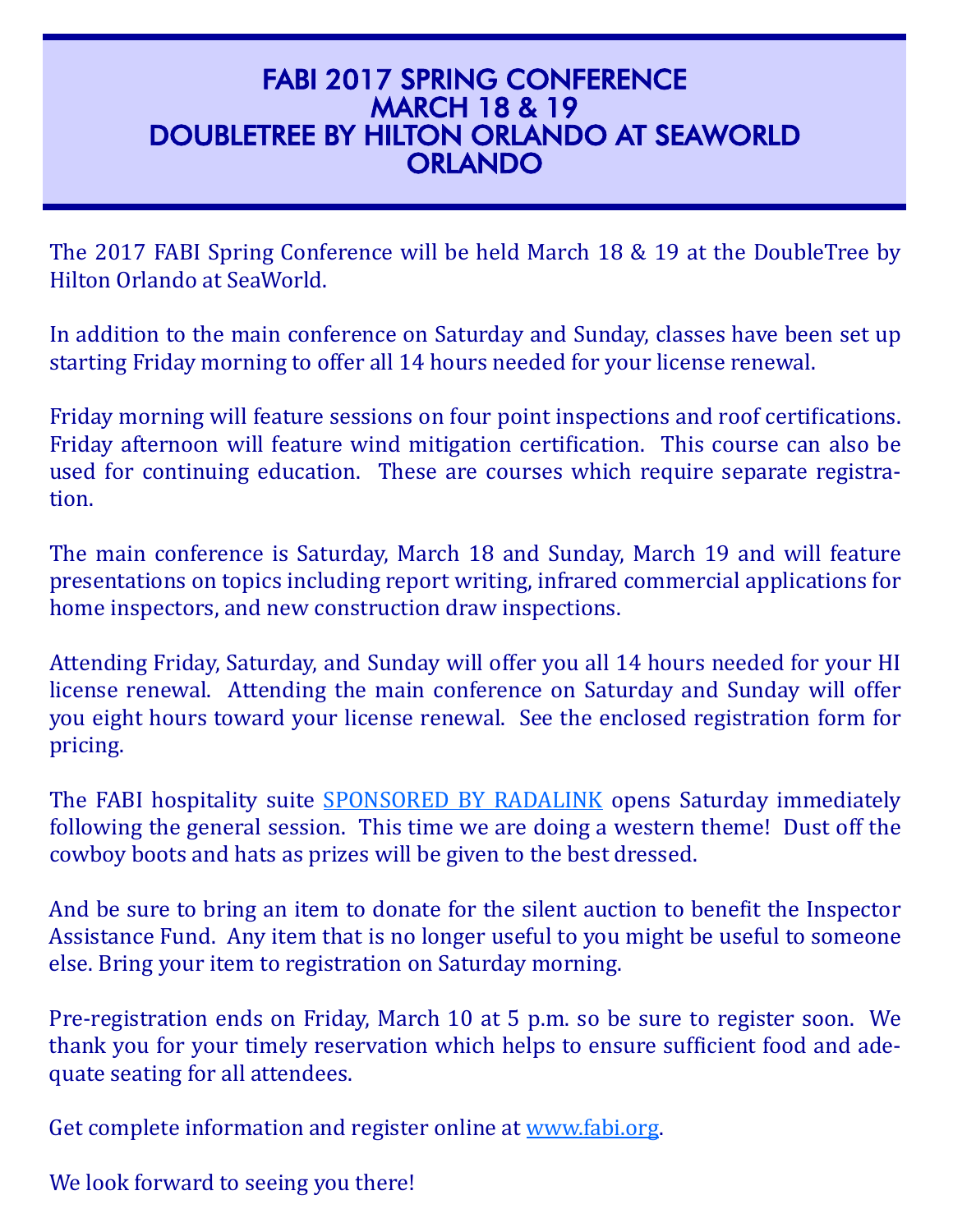### FABI 2017 Spring Conference March 17-19 DoubleTree Hilton Orlando at SeaWorld Friday, March 17

- 8:00 a.m. Four Points and Roof Certifications (Separate Registration Required)
- 1:00 p.m. Wind Mitigation Certification and Continuing Education (Separate Registration Required)
- 5:00 p.m. Board Meeting

#### Saturday, March 18

- 7:00 a.m. Registration and Continental Breakfast Available
- 8:15 a.m. Welcome and Announcements
- 8:30 a.m. Home Owners Network Kevin O'Malley, Home Owners Network
- 10:30 a.m. Break (VISIT WITH EXHIBITORS)
- 11:00 a.m. Report Writing Jean Anne Baker, HomeSpec Solutions, Inc.
- Noon Buffet Lunch (VISIT WITH EXHIBITORS)
- 1:15 p.m. Door Prizes / Announcements
- 1:30 p.m. Infrared Commercial Applications for Home Inspectors Bill Fabian, Monroe Infrared Technology
- 2:30 p.m. Break (VISIT WITH EXHIBITORS)
- 3:00 p.m. Infrared Commercial Applications for Home Inspectors (continued) Bill Fabian, Monroe Infrared Technology
- 5:00 p.m. General Session Ends Hospitality Suite Opens SPONSORED BY RADALINK!

#### Sunday, March 19

- 7:30 a.m. Buffet Breakfast Available
- 8:30 a.m. General Membership Meeting
- 9:15 a.m. Break (VISIT WITH EXHIBITORS)
- 9:30 a.m. New Construction Draw Inspections Jeff Clair, Chief Inspection Services
- 10:30 a.m. Break (VISIT WITH EXHIBITORS)
- 11:00 a.m. New Construction Draw Inspections Jeff Clair, Chief Inspection Services
- Noon General Session Ends / Final Cash Drawing (MUST BE PRESENT TO WIN)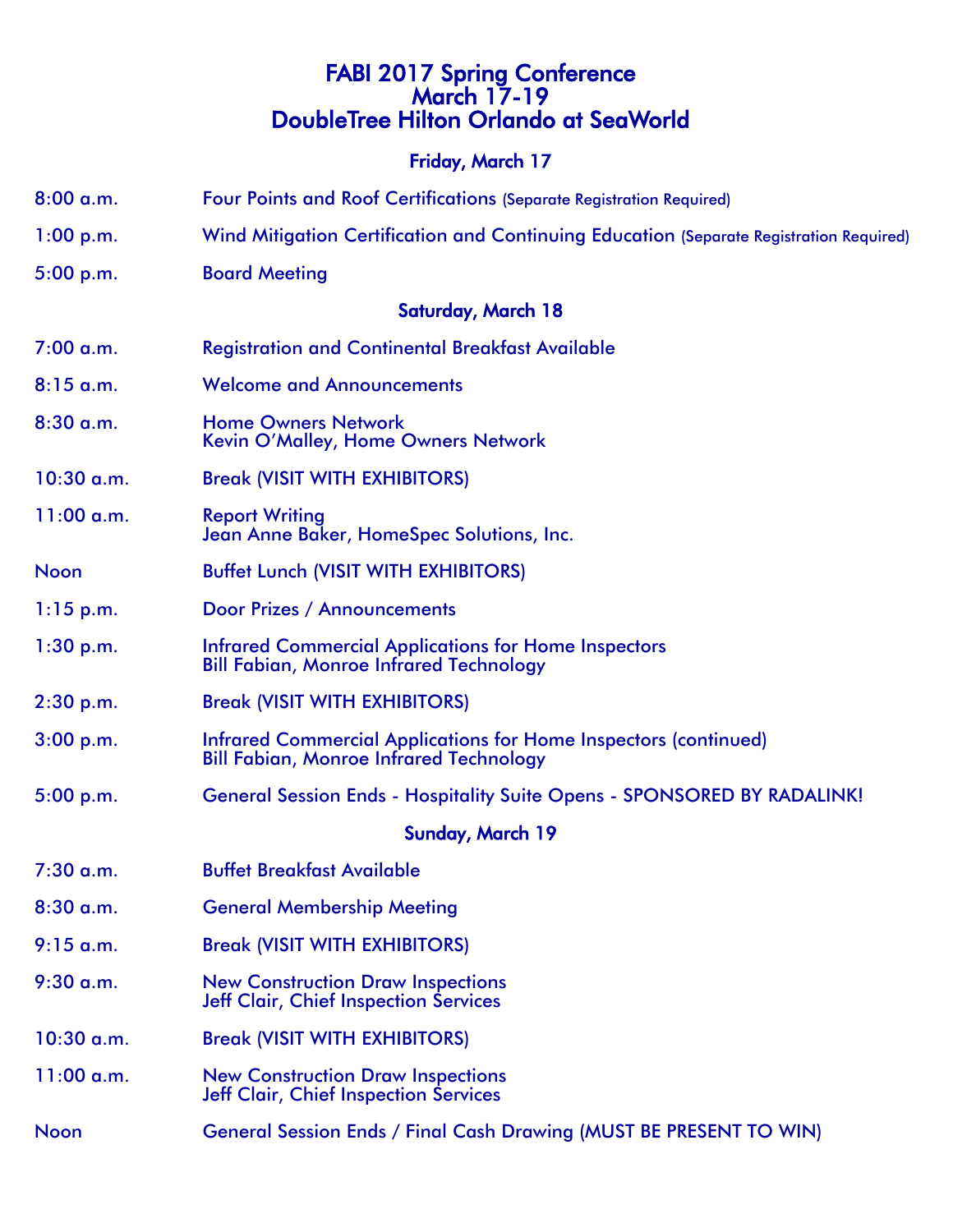| <b>ASSOCIATIO</b>                                                                                                                                                       |                                | <b>Florida Association of Building Inspectors, Inc.</b><br><b>2017 Spring Conference Attendee Registration</b><br>March 18 & 19 ♦ DoubleTree by Hilton Orlando at SeaWorld |                                         |  |
|-------------------------------------------------------------------------------------------------------------------------------------------------------------------------|--------------------------------|----------------------------------------------------------------------------------------------------------------------------------------------------------------------------|-----------------------------------------|--|
| $\Box$ Professional Inspector                                                                                                                                           | $\Box$ Associate Inspector     | $\Box$ Non-member (rPlease email me membership information)                                                                                                                |                                         |  |
| <b>Full Name</b> (AS IT APPEARS ON YOUR LICENSE): <b>Analyzing the Community of Algebra 2013</b>                                                                        |                                |                                                                                                                                                                            |                                         |  |
| <b>Preferred Name</b> (AS YOU WOULD LIKE IT TO APPEAR ON YOUR BADGE):                                                                                                   |                                |                                                                                                                                                                            |                                         |  |
|                                                                                                                                                                         |                                |                                                                                                                                                                            |                                         |  |
| Email: <b>Example 2018</b> and 2018 and 2018 and 2018 and 2018 and 2018 and 2018 and 2018 and 2018 and 2018 and 2018                                                    |                                |                                                                                                                                                                            |                                         |  |
|                                                                                                                                                                         |                                | <b>CONFERENCE REGISTRATION FEES (PLEASE READ CAREFULLY)</b>                                                                                                                |                                         |  |
|                                                                                                                                                                         |                                | Pre-registration on or before March 10                                                                                                                                     | <b>Late Registration after March 10</b> |  |
| <b>FRIDAY OPTIONS</b><br>□ Member - 4 Point/Roof and Wind Mitigation - 6 hours                                                                                          |                                | $\Box$ \$100                                                                                                                                                               | $\Box$ \$125                            |  |
| $\Box$ Non Member - 4 Point/Roof and Wind Mitigation - 6 hours                                                                                                          |                                | $\Box$ \$125                                                                                                                                                               | $\Box$ \$150                            |  |
| □ Member - 4 Point/Roof ONLY (NO Wind Mitigation) - 4 hours                                                                                                             |                                | $\Box$ \$75                                                                                                                                                                | $\Box$ \$100                            |  |
| □ Non Member - 4 Point/Roof ONLY (NO Wind Mitigation) - 4 hours                                                                                                         |                                | $\Box$ \$100                                                                                                                                                               | $\Box$ \$125                            |  |
| □ Member - Wind Mitigation ONLY (NO 4 Point/Roof) - 3 hours<br>□ Non Member - Wind Mitigation ONLY (NO 4 Point/Roof) - 3 hours                                          |                                | $\Box$ \$ 50                                                                                                                                                               | $\Box$ \$75                             |  |
|                                                                                                                                                                         |                                | $\Box$ \$75                                                                                                                                                                | $\Box$ \$100                            |  |
| <b>SATURDAY ONLY - 6 hours</b> (Includes Saturday sessions and meal functions)                                                                                          |                                |                                                                                                                                                                            |                                         |  |
| $\Box$ Member                                                                                                                                                           |                                | $\Box$ \$130                                                                                                                                                               | $\Box$ \$155                            |  |
| $\Box$ Non Member                                                                                                                                                       |                                | $\Box$ \$190                                                                                                                                                               | $\Box$ \$215                            |  |
| <b>SATURDAY / SUNDAY - 8 hours</b> (Includes Saturday and Sunday sessions and meal functions)                                                                           |                                |                                                                                                                                                                            |                                         |  |
| $\Box$ Full Member Registration<br>□ Full Member Employee Registration (Must have one full member attending)<br><b>T</b> Full Non Member Registration                   |                                | $\Box$ \$190                                                                                                                                                               | $\Box$ \$215                            |  |
|                                                                                                                                                                         |                                | $\Box$ \$175                                                                                                                                                               | $\Box$ \$200                            |  |
|                                                                                                                                                                         |                                | $\Box$ \$250                                                                                                                                                               | $\Box$ \$275                            |  |
| □ Full Spouse Registration ** (Includes meal functions. Does not include credits of any kind)                                                                           |                                | $\Box$ \$125                                                                                                                                                               | $\Box$ \$150                            |  |
| FRIDAY/SATURDAY/SUNDAY - 14 hours (Includes 6 hours on Friday, 6 hours on Saturday with breakfast and lunch and 2 hours on Sunday with breakfast)                       |                                |                                                                                                                                                                            |                                         |  |
| $\Box$ Member                                                                                                                                                           |                                | $\Box$ \$275                                                                                                                                                               | $\Box$ \$300                            |  |
| □ Non Member                                                                                                                                                            |                                | $\Box$ \$300                                                                                                                                                               | $\Box$ \$325                            |  |
| conference. Also, no food is to leave the conference area. You will be invoiced automatically for the spouse rate if either of these occur. Please help us to keep con- | ference fees as low as we can. | ** PLEASE NOTE: Spouses/guests are not permitted to have ANY food or beverages provided to conference attendees unless they have registered for the                        |                                         |  |
|                                                                                                                                                                         |                                | ADDITIONAL ATTENDEE INFORMATION - List names and license number of other people attending (If applicable)                                                                  |                                         |  |
| Name:<br><u> 1989 - Johann Stein, marwolaethau a bhann an t-Amhainn an t-Amhainn an t-Amhainn an t-Amhainn an t-Amhainn an</u>                                          |                                |                                                                                                                                                                            |                                         |  |
| <u> 1980 - Johann Stoff, fransk politik (d. 1980)</u><br>Name:                                                                                                          |                                |                                                                                                                                                                            |                                         |  |
|                                                                                                                                                                         | <b>PAYMENT INFORMATION</b>     |                                                                                                                                                                            |                                         |  |
| $\Box$ Check OR Money Order enclosed in the amount of \$                                                                                                                |                                |                                                                                                                                                                            |                                         |  |
| □ Please charge my VISA / MASTERCARD / DISCOVER/AMEXP in the amount of \$ (complete information below)<br>(OR REGISTER ONLINE)                                          |                                |                                                                                                                                                                            |                                         |  |
|                                                                                                                                                                         |                                |                                                                                                                                                                            |                                         |  |
| <b>Complete Billing Address:</b>                                                                                                                                        |                                |                                                                                                                                                                            |                                         |  |
|                                                                                                                                                                         |                                |                                                                                                                                                                            |                                         |  |
|                                                                                                                                                                         | <b>CONFERENCE INFORMATION</b>  |                                                                                                                                                                            |                                         |  |
| > For room reservations, call the DoubleTree directly at 800-445-8667                                                                                                   |                                | ▶ Return this form with appropriate fees to: info@fabi.org /                                                                                                               |                                         |  |
| > FABI pre-registration deadline is Friday, March 10. ABSOLUTELY NO RE-<br>FUNDS WILL BE GRANTED AFTER THIS DATE.                                                       |                                | P. O. Box 149202, Orlando, FL 32814-9202 / Fax 407-894-7673 or<br><b>REGISTER ONLINE</b>                                                                                   |                                         |  |

▶ For more information call 407-897-5422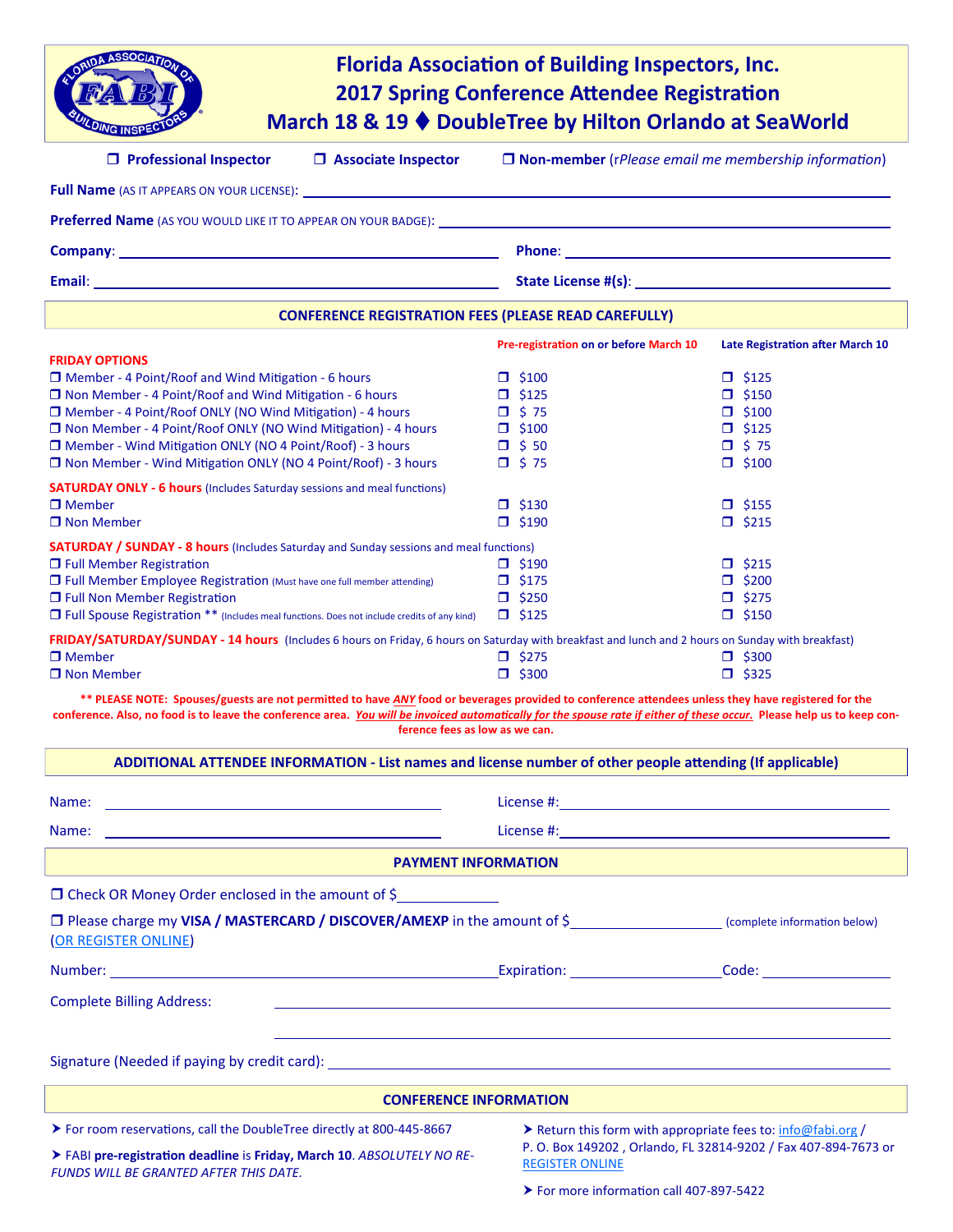#### MANAGING YOUR RISK By Ryan Osborne with InspectorPro Insurance Program

Each of us face risk daily. As business owners, you typically need to take risks to develop and to grow. As home inspectors, you need to ensure that you manage risks so that you minimize their threats and maximize your growth. 

Managing risk involves an understanding of potential areas of concern, and addressing the risk to ensure you achieve your business goals. In order to help you continually address the risk in your chosen career we offer these areas for you to consider.

Here are three common claim scenarios and a few steps you can take to avoid them:

#### **I'm Not Ansel Adams**

A client complains about an issue that you are certain was not present during your inspection. This does not refer to a hidden defect, but something that you definitely would have noticed if it was present during the inspection.

Your first step to explain or refute the issue would be to review the photos you took during the inspection. Some inspectors take only pictures of the problem areas, so consequently there may not be a record of the non-problem area. Taking photos of areas that don't have issues is a cheap and easy way to avoid frivolous claims in the future.

#### **It's His Herbie Hancock**

Don't perform the inspection without a signed inspection agreement. The reason we often hear follows something like this: Your client did not send back the inspection agreement you sent over. The real estate agent puts a bit of pressure on you to perform the inspection without it. (And they are a good referral source, right?) The inspector plans to get it signed prior to beginning the inspection. Nope. The client doesn't show up for the inspection. 

This scenario, or some variation of it, is an all-too-common occurrence. A signed inspection agreement is the best and sometimes the only way you can protect yourself from claims. While we listed a few reasons why an agreement wasn't signed, in this digital age, there aren't many that hold a lot of water. (Services like Docusign, Adobe Sign, or RightSignature are available for relatively inexpensive use for \$15 or less a month.)

#### **The Angry Client**

Sometimes you might decide it's easier to pay to fix something minor than continue to deal with a difficult client. Completely understandable. However, if you choose to make payments, you MUST obtain a signed release from the client. Paying money to or for a client can become a slippery slope and set a precedent that, anytime the client has an issue, they can call you and that you will open up the checkbook. We have dealt with many claims where an inspector paid some money to deal with a difficult client and then the client has returned with more "defects" down the road. In some of these situations a release enabled us to tell the client to move along.

#### **One Final Word**

In this ever-increasing digital landscape, we don't often have paper copies of documents to store in our file cabinets. However, we do have electronic copies of everything. For any business, backup and storage solutions are an absolute necessity. As a small business owner you should be backing up your old reports, photos, inspection agreements, email correspondence, and other business-related items for future reference. As we stated earlier, risk management is about being aware of potential risks and then taking actions to help mitigate their effect should they occur.

If you have specific questions or concerns, please call our office and talk to one of our brokers. We a happy to help answer your questions in any way we can.